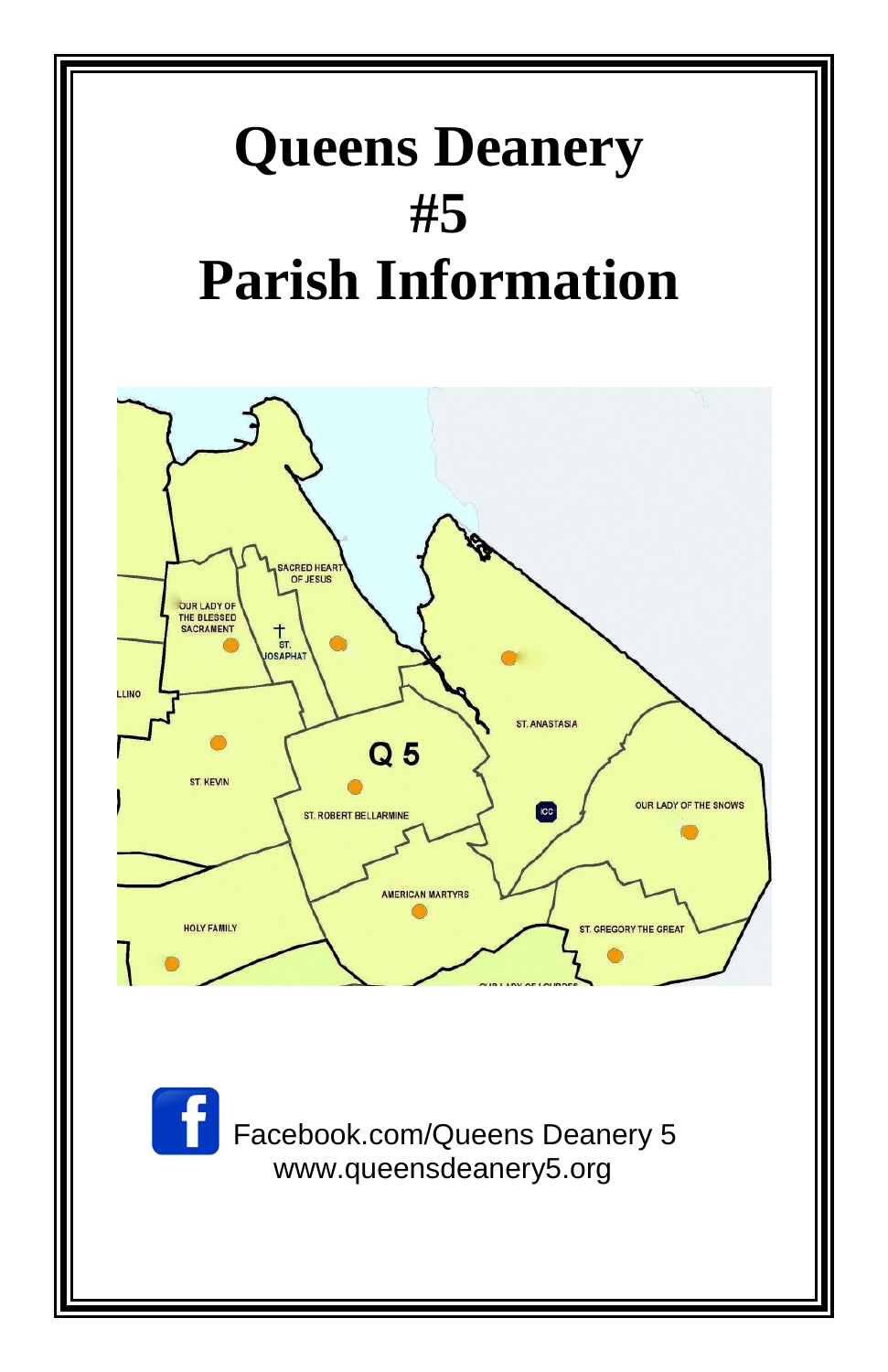# Alumni Association

#### **American Martyrs**

Maureen Shoule 718-464-4582 [americanmartyrs@aol.com](mailto:americanmartyrs@aol.com)

**Our Lady of the Blessed Sacrament** JoAnn Wagner [coachwags@hotmail.com](mailto:coachwags@hotmail.com)

# **Our Lady of the Snows**

[office@olscafp.org](mailto:office@olscafp.org) 718-343-1346

# **St. Kevin**

Kathy Lough 718-357-8110 ext. 4 [klough@stkevincatholicacademy.org](mailto:klough@stkevincatholicacademy.org)

# **St. Robert Bellarmine**

[Contact@SRBSchool.org](mailto:Contact@SRBSchool.org)

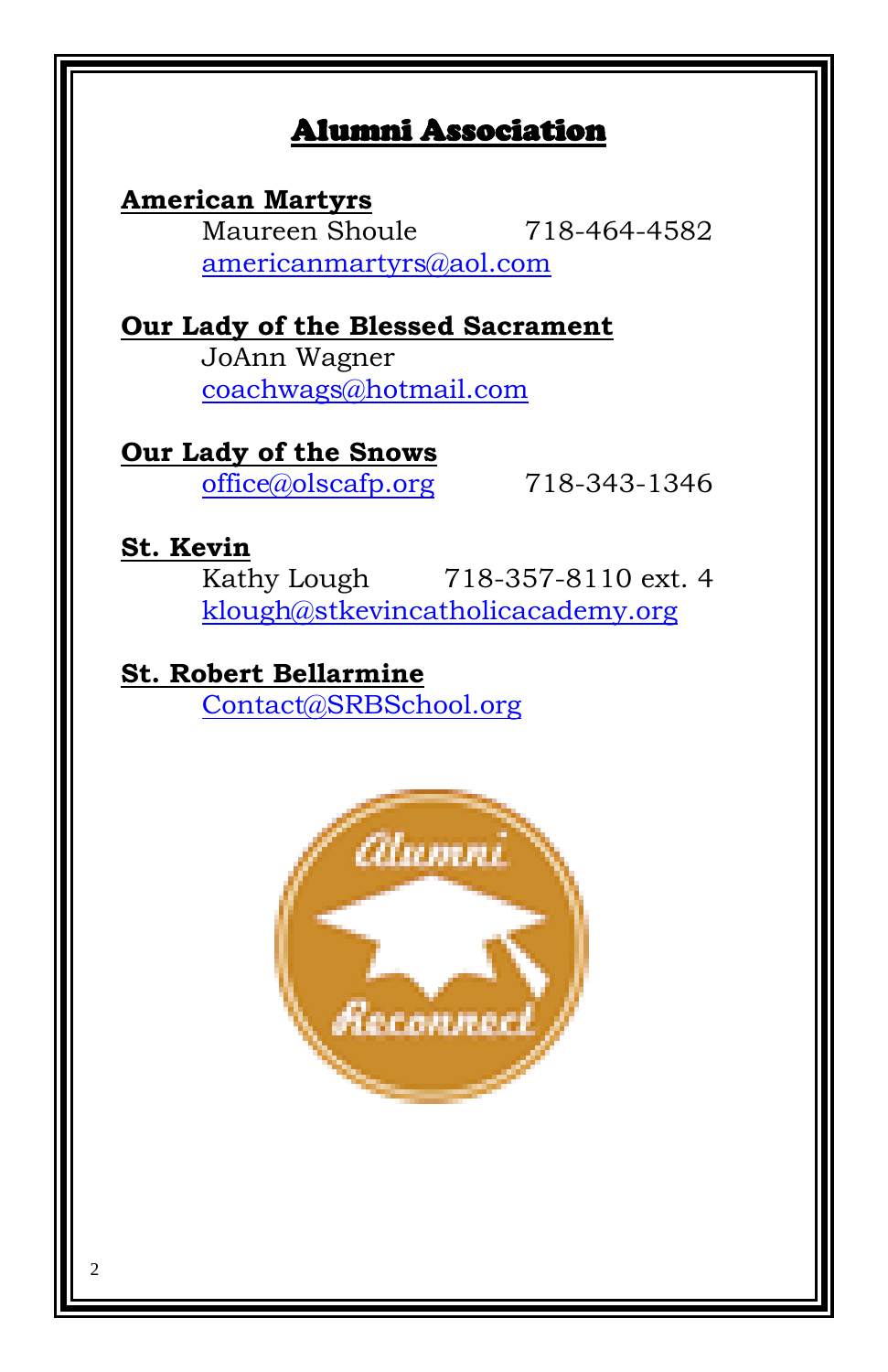# Bereavement Coordinator

**Holy Family** Dorothy Lancaster 718-969-2448 [holyfamilyflushing@gmail.com](mailto:holyfamilyflushing@gmail.com)

**Our Lady of the Snows** Doreen Walz 718-347-6229 [hcc@olsnows.org](mailto:hcc@olsnows.org)

**Sacred Heart** Sr. Kathleen Masterson, RSM 718-224-5695 [SISKATE913@verizon.net](mailto:SISKATE913@verizon.net)

**St. Gregory the Great** Catherine Crimmins 718-347-3707

**Bereavement Support** 

**St. Robert Bellarmine** Dorothy Hickey 718-229-6465

# Bible Study

**American Martyrs** Deacon Stan Galazin 718-464-4582 [americanmartyrs@aol.com](mailto:americanmartyrs@aol.com)

**Our Lady of the Blessed Sacrament** Valerie Demato 718-423-7017

**Our Lady of the Snows** Rev. Jeremy Canna 718-347-6070x6 [church@olsnows.org](mailto:church@olsnows.org) [jeremycanna@gmail.com](mailto:jeremycanna@gmail.com)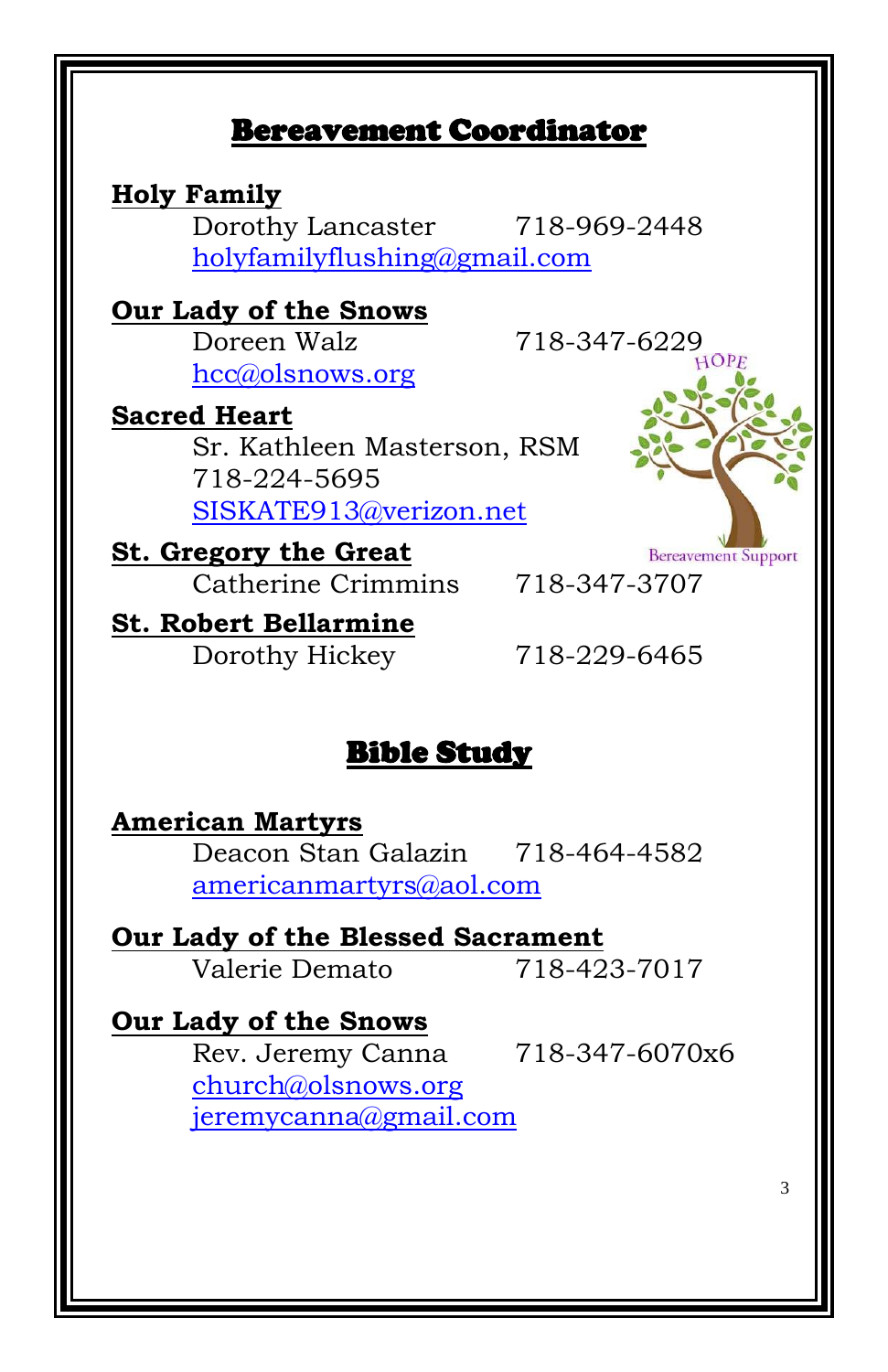| <b>Sacred Heart</b><br>Peg Franco                                                            | 718-428-5134 |
|----------------------------------------------------------------------------------------------|--------------|
| St. Anastasia<br>Rev. Msgr. George J. Ryan                                                   | <b>Rible</b> |
| 718-631-4454<br>info@stanastasia.info                                                        | oin us!      |
|                                                                                              |              |
| <b>St. Gregory the Great</b><br>Sister Pat Anglin, O.P. 718-347-3707<br>Stgregoffice@aol.com |              |
| <b>St. Josaphat</b><br>Kathy Rojas<br>stjosaphats@aol.com                                    | 718-229-1663 |
| St. Kevin<br>Agnes Rus, AO                                                                   | 718-357-8110 |
| <b>St. Robert Bellarmine</b><br>Patricia Lee                                                 | 718-224-8252 |
| <b>Consolation Coordinator</b>                                                               |              |
| <b>Holy Family</b><br>Mireya Gutierrez<br>holyfamilyflushing@gmail.com                       | 718-969-2448 |
| <b>Our Lady of the Blessed Sacrament</b>                                                     |              |
| <b>Judy Morrissey</b>                                                                        | 718-352-7091 |
| Our Lady of the Snows<br>Mary Ann Fiscina<br>Mary Ann Schlechter 718-347-8334                | 718-631-7706 |
| <b>Sacred Heart</b><br>Sr. Kathleen Masterson 718-428-2200                                   |              |
| <b>St. Gregory The Great</b><br><b>Susan Grimes</b>                                          | 718-347-3707 |
| <b>St. Robert Bellarmine</b><br>Diane Fugalli                                                | 917-748-4534 |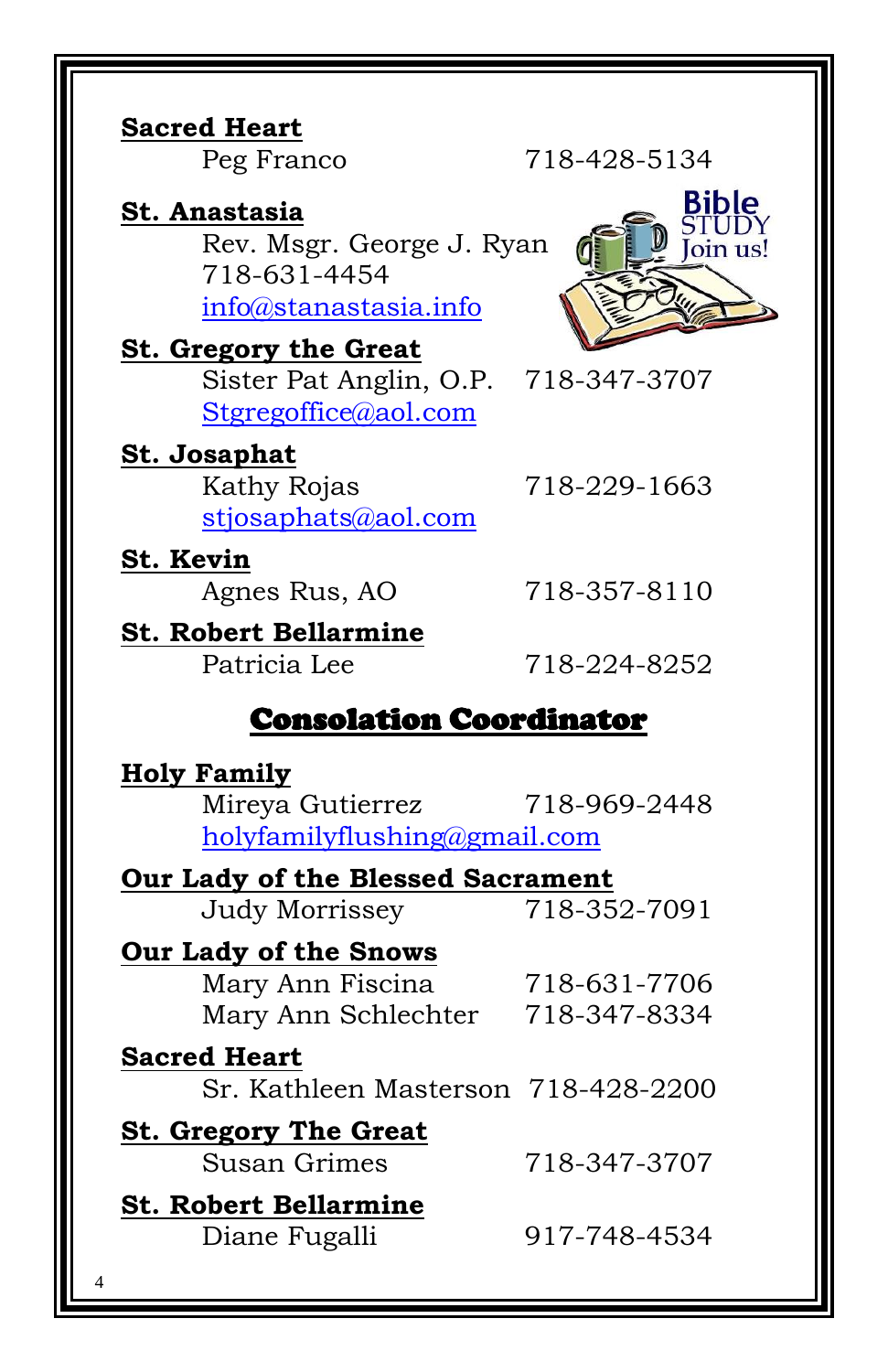# CYO Director/PAR

**American Martyrs** Kathleen Fortune 718-464-4582

**Holy Family** Richard Grolimund 718-969-2448 [holyfamilyflushing@gmail.com](mailto:holyfamilyflushing@gmail.com)

#### **Our Lady of the Blessed Sacrament** Kevin O'Connell 917-584-3983

**Our Lady of the Snows** Richard Gluck 718-347-6070 [par@olscyo.com](mailto:par@olscyo.com)

**Sacred Heart**



Tom Freeman 516-375-0150

**St. Anastasia** Debra Dereste 718-225-5191 [deblynn03@yahoo.com](mailto:deblynn03@yahoo.com)

## **St. Gregory the Great** Pat McMahon 718-541-3339 [stgregoffice@aol.com](mailto:stgregoffice@aol.com)

# **St. Kevin** George and Caitlyn Baynes 718-357-8888

# **St. Robert Bellarmine**

Samuel Romanzo 718-631-1481 [samuel.romanzo@baml.com](mailto:samuel.romanzo@baml.com)

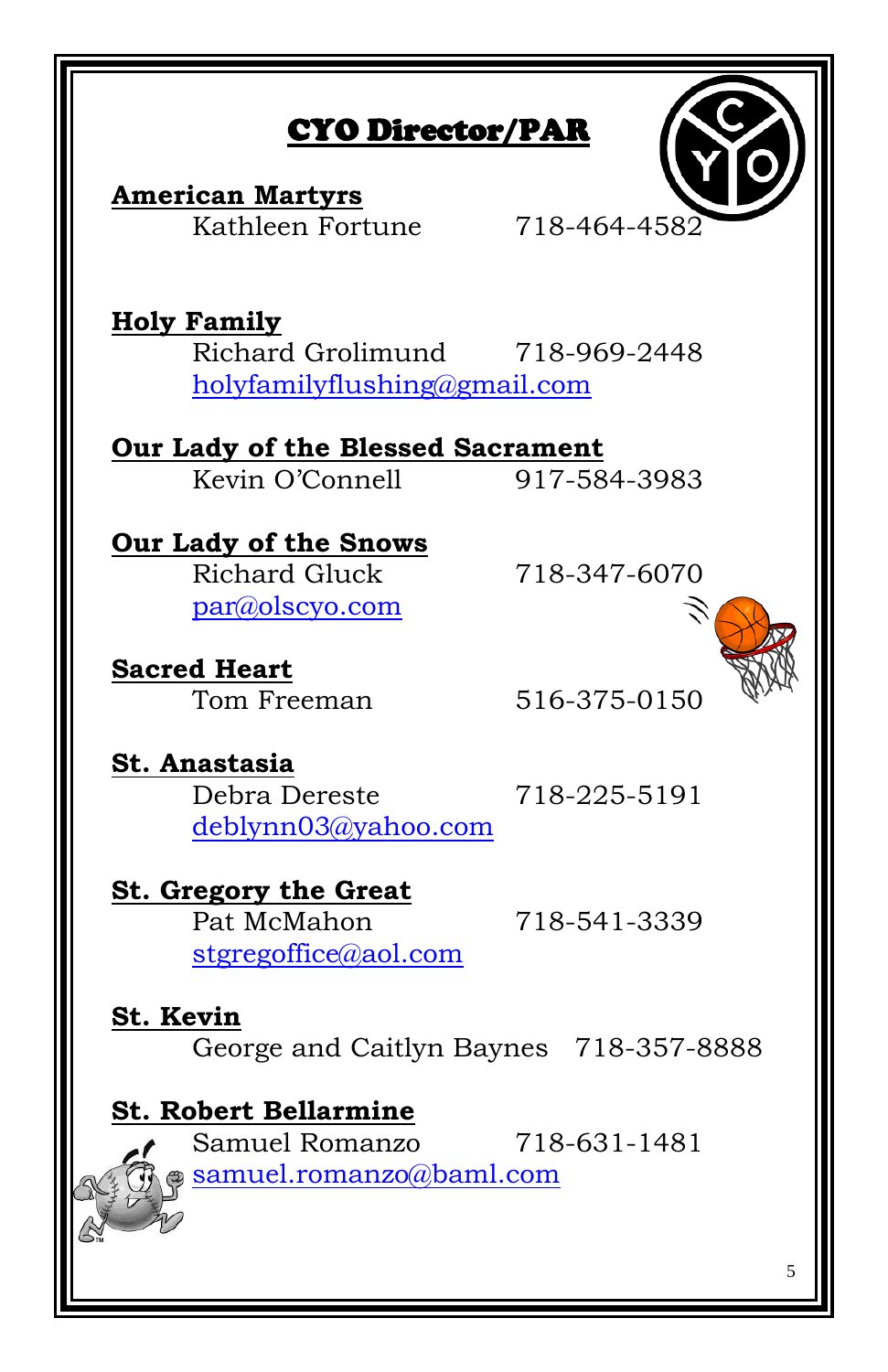# Ecumenical Coordinator

| <b>American Martyrs</b>             |              |
|-------------------------------------|--------------|
| Rev. Frank Schwarz                  | 718-464-4582 |
|                                     |              |
| americanmartyrs@aol.com             |              |
|                                     |              |
| Our Lady of the Snows               |              |
| Rev. Kevin McBrien                  | 718-347-6070 |
| church@olsnows.org                  |              |
|                                     |              |
| <b>Sacred Heart</b>                 |              |
| Msgr. Thomas Machalski 718-428-2200 |              |
|                                     |              |
| St. Anastasia                       |              |
| Mrs. Rose Ruesing                   | 718-225-5191 |
| dff@stanastasia.info                |              |
|                                     |              |
| <b>St. Gregory the Great</b>        |              |
| Msgr. Edward Ryan                   | 718-347-3707 |
| Stgregoffice@aol.com                |              |
|                                     |              |
| St. Kevin                           |              |
|                                     | 718-357-8888 |
| Rev. Robert Mema                    |              |
| rmema@diobrook.org                  |              |
|                                     |              |
| <b>St. Robert Bellarmine</b>        |              |
| Rev. Gabriel Lee                    | 718-229-6565 |
|                                     |              |
|                                     |              |

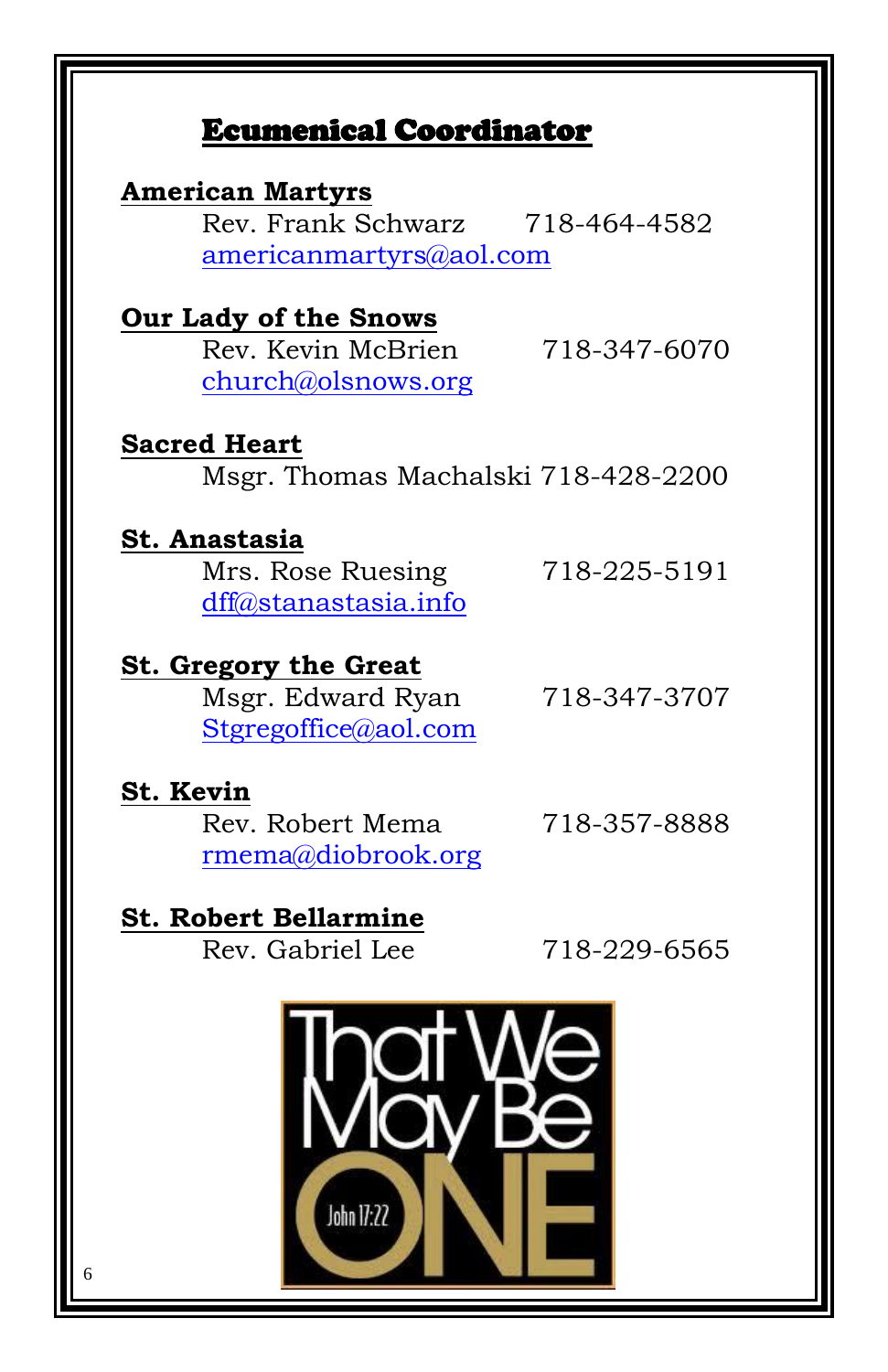| <b>American Martyrs</b><br>Rev. Frank Schwarz/Theresa Asche                                        |                              |
|----------------------------------------------------------------------------------------------------|------------------------------|
| amrccdff@aol.com                                                                                   | 718-464-4582                 |
| <b>Holy Family</b><br>Barbara Makolin<br>718-591-6438 718-359-2022<br>holyfamilyflushing@gmail.com |                              |
| Our Lady of the Blessed Sacrament                                                                  |                              |
| Sister Carla Lorenz<br>reledolbs@hotmail.com                                                       | 718-225-6179                 |
| <b>Our Lady of the Snows</b>                                                                       |                              |
| Regina Moreno<br>rel.ed@olsnows.org                                                                | 718-347-3511                 |
| <b>Sacred Heart</b>                                                                                |                              |
| Georgette Lyons<br>$gmi127$ @yahoo.com                                                             | 718-631-1307                 |
| St. Anastasia                                                                                      |                              |
| Rose Ruesing<br>dff@stanastasia.info                                                               | 718-225-5191                 |
| <b>St. Gregory the Great</b>                                                                       |                              |
| Sister Pat Anglin, O.P.<br>Stgregoffice@aol.com                                                    | 718-347-0525                 |
| <u>St. Josaphat</u>                                                                                |                              |
| Rev. Stephen Saffron<br>stjosaphats@aol.com                                                        | 718-229-1663                 |
| St. Kevin                                                                                          |                              |
| Agnes Rus, AO 718-357-8810 ext. 3<br>stkevinfaithformation@gmail.com                               |                              |
| <b>St. Robert Bellarmine</b>                                                                       |                              |
| Sr. Stella Kim                                                                                     | 929-379-7652<br>718-229-6465 |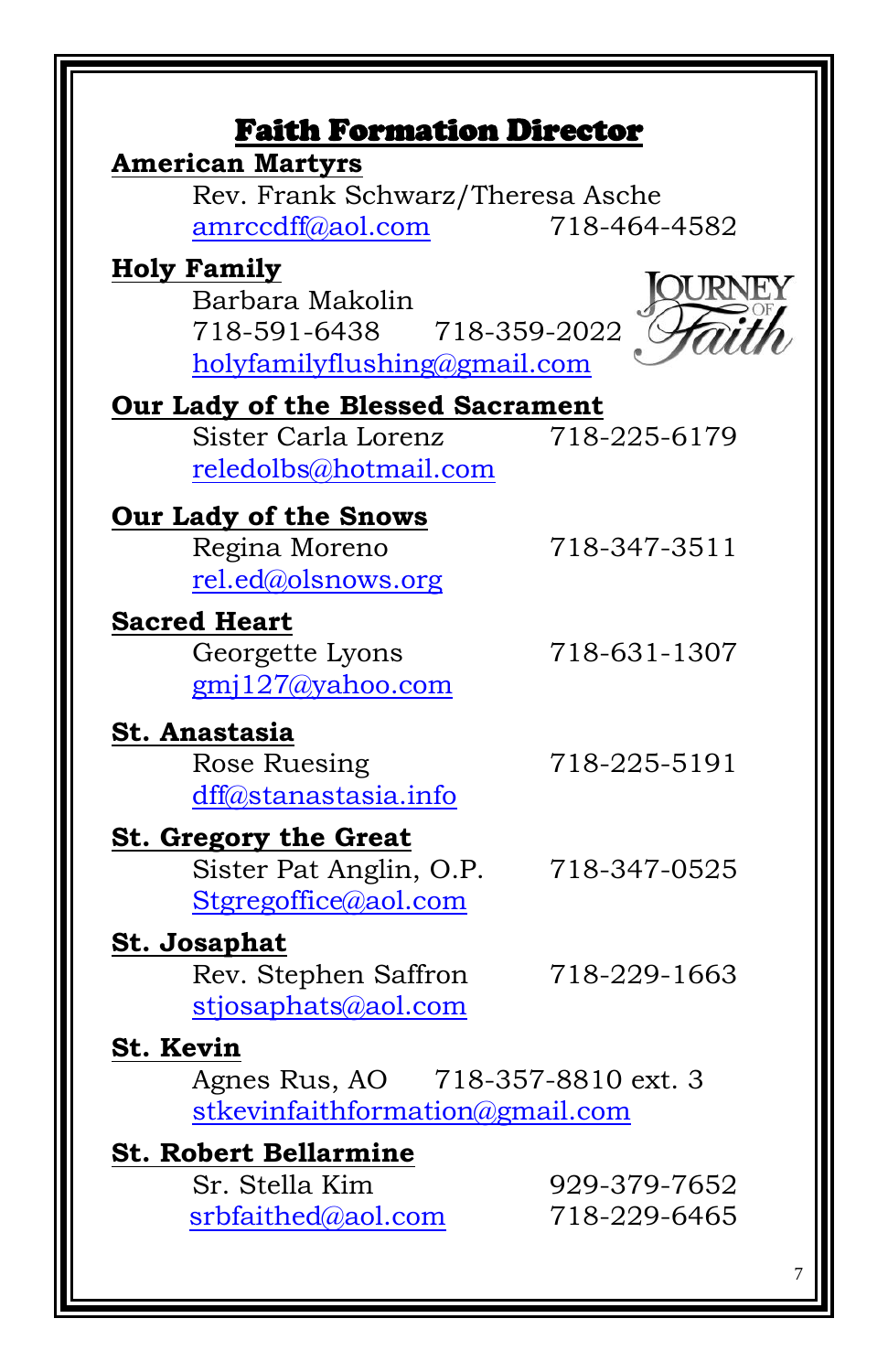# Liturgy Coordinator

**American Martyrs** Rev. Frank Schwarz 718-464-4582 [amrccdff@aol.com](mailto:amrccdff@aol.com)

## **Holy Family**

Rev. Casper J. Furnari 718-969-2448 [holyfamilyflushing@gmail.com](mailto:holyfamilyflushing@gmail.com)

## **Sacred Heart**

Rev. Msgr. Thomas Machalski 718-428-2200

#### **St. Anastasia**

Rev. Msgr. Anthony Sherman

718-631-4454

[info@stanastasia.info](mailto:info@stanastasia.info)

## **St. Josaphat**

Rev. Stephen Saffron 718-229-1663 [stjosaphats@aol.com](mailto:stjosaphats@aol.com)

#### **St. Kevin**

Deacon Julio Barreneche 718-357-8888 [jbarreneche@diobrook.org](mailto:jbarreneche@diobrook.org)

# **St. Robert Bellarmine**

Deacon Michael Brainerd 718-225-3181 [deacon.mike51907@gmail.com](mailto:deacon.mike51907@gmail.com)

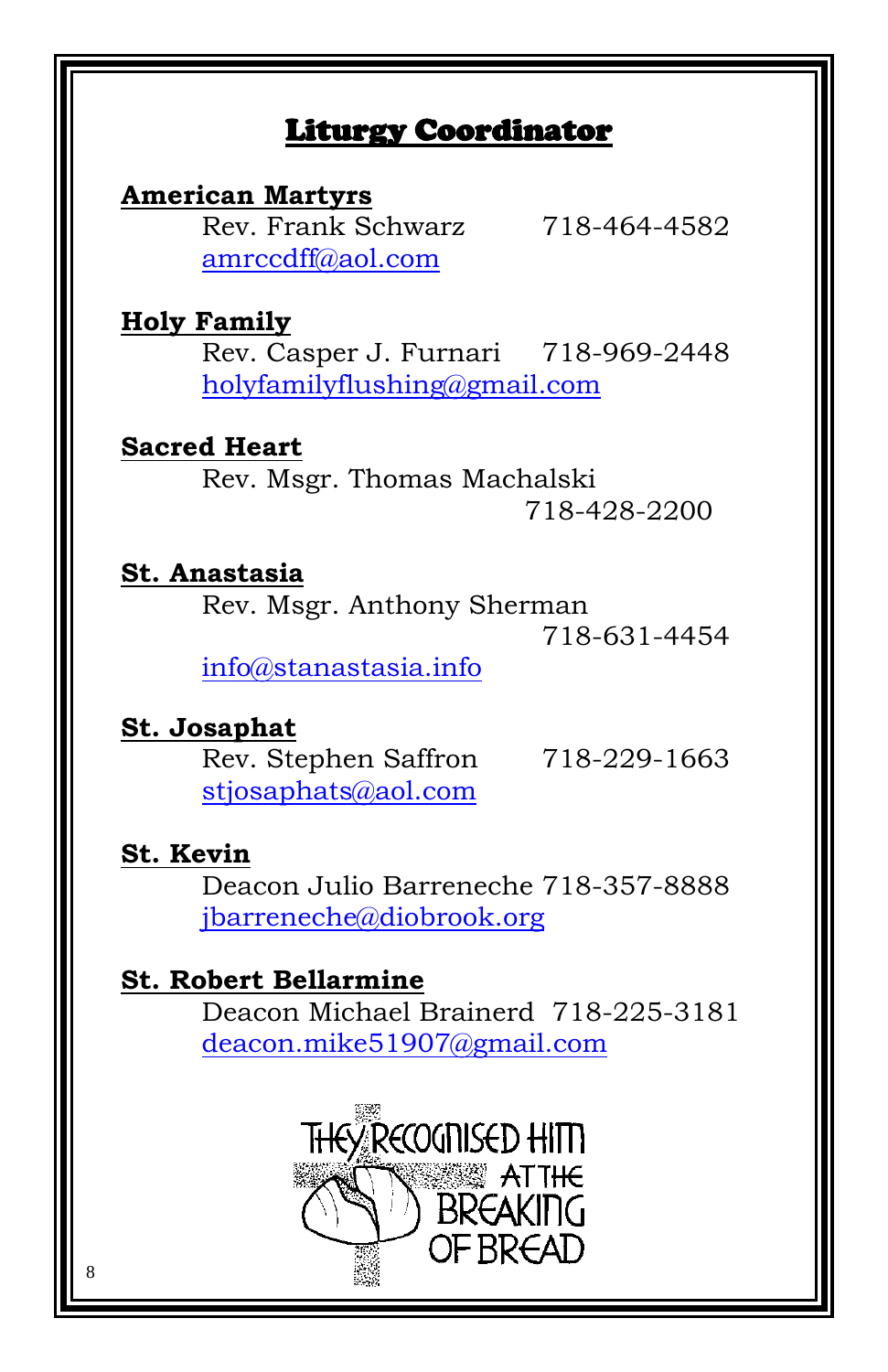| Pro Sanctity Movement/Respect Life                                                                  |              |  |
|-----------------------------------------------------------------------------------------------------|--------------|--|
| <b>Holy Family</b><br>Cathy Donohoe                                                                 | 718-969-2448 |  |
|                                                                                                     |              |  |
| Our Lady of the Blessed Sacrament<br>Joe Traver                                                     | 718-352-9365 |  |
|                                                                                                     |              |  |
| Our Lady of the Snows<br>Gerard Hillenbrand                                                         | 718-343-4565 |  |
| <u>St. Josaphat</u><br>Felicia Reciniello<br><b>Florence Maloney</b><br>stjosaphats@aol.com         | 718-229-1663 |  |
| <b>St. Kevin</b>                                                                                    |              |  |
| Agnes Rus, AO                                                                                       | 718-357-5317 |  |
| <b>St. Robert Bellarmine</b><br>Marion Higgins                                                      | 718-229-6465 |  |
| <b>RCIA Coordinator</b>                                                                             |              |  |
| <b>American Martyrs</b><br>Deacon Stan Galazin 718-464-4582                                         |              |  |
| <b>Holy Family</b><br>Rev. Anacleto J. Asebias, Jr.<br>718-969-2448<br>holyfamilyflushing@gmail.com |              |  |
| Our Lady of the Blessed Sacrament                                                                   |              |  |
| Deacon Bill Molloy<br>william.molloy@baml.com                                                       | 718-225-6179 |  |
| <b>Our Lady of the Snows</b>                                                                        |              |  |
| Esther Liberto<br>ffsecty@olsnows.org                                                               | 718-347-3511 |  |
| <b>Sacred Heart</b>                                                                                 |              |  |
| Georgette Lyons                                                                                     | 718-631-1307 |  |
| $gmi127$ (ayahoo.com                                                                                | 13           |  |

TII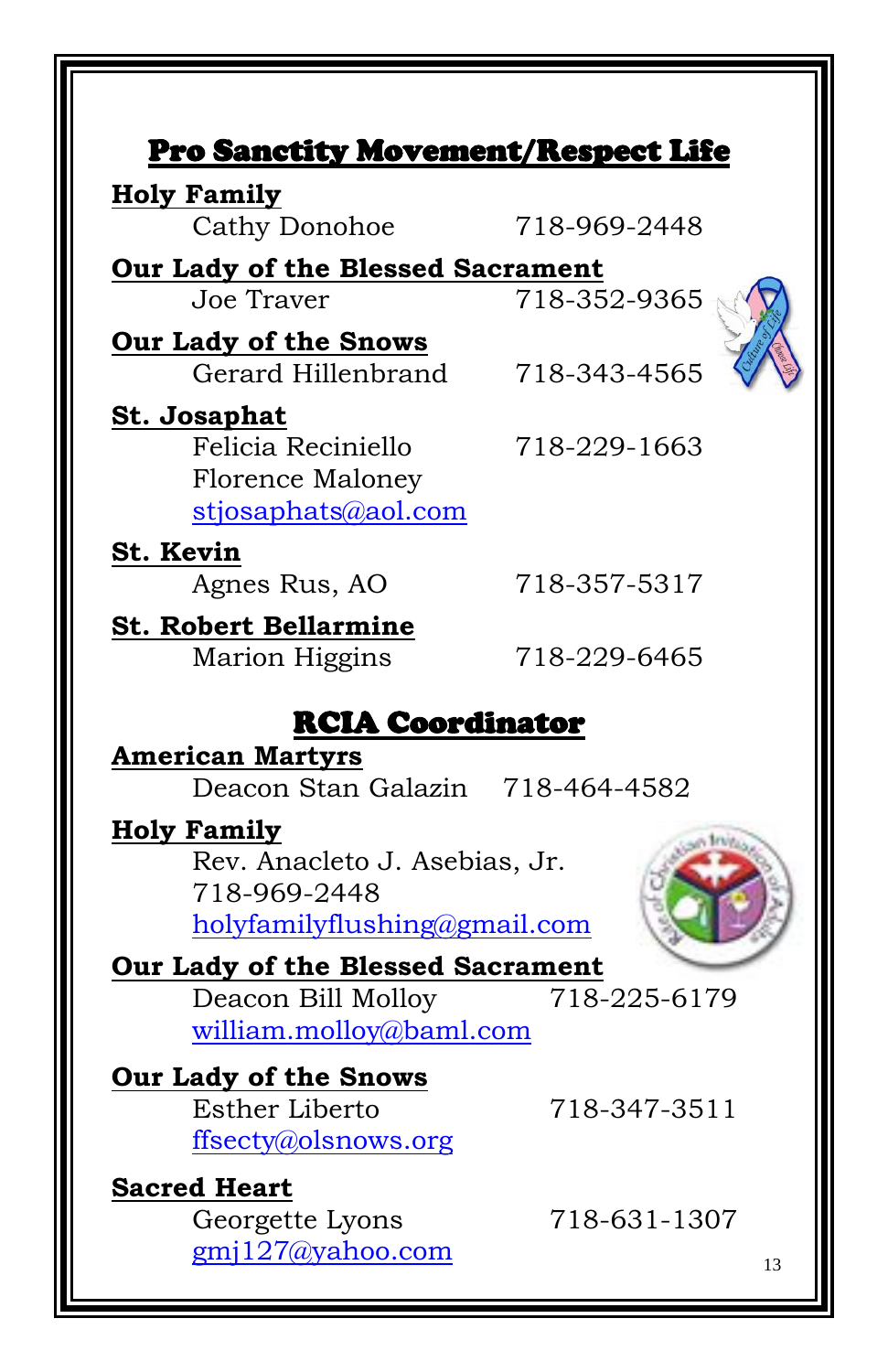| St. Anastasia<br>Mrs. Rose Ruesing<br>dff@stanastasia.info                      | 718-225-5191                 |  |
|---------------------------------------------------------------------------------|------------------------------|--|
| <b>St. Gregory the Great</b><br>Sister Pat Anglin, O.P.<br>Stgregoffice@aol.com | 718-347-0525                 |  |
| <u>St. Josaphat</u><br>Rev. Stephen Saffron                                     | 718-229-1663                 |  |
| St. Kevin<br>Ellen Alderice<br>LN53@nyc.rr.com                                  | 718-357-3640                 |  |
| <b>St. Robert Bellarmine</b><br>Sr. Stella Kim<br>srbfaithed@aol.com            | 929-379-7652<br>718-229-6465 |  |
| Separated & Divorced<br><b>Catholics Group</b>                                  |                              |  |
| Our Lady of the Blessed Sacrament<br>Maria Franzetti                            | 718-939-8252                 |  |
| St. Gregory the Great                                                           |                              |  |

**St. Gregory the Great** Helen Hurley 718-347-3908

# Social Justice

**Our Lady of The Blessed Sacrament** Judy Tolan - Green Team [Heyjude891@aol.com](mailto:Heyjude891@aol.com)

**Sacred Heart** Sister Kathleen Masterson, RSM [Siskate913@verizon.net](mailto:Siskate913@verizon.net) Brenda Molloy [Brendamolloy32@gmail.com](mailto:Brendamolloy32@gmail.com)



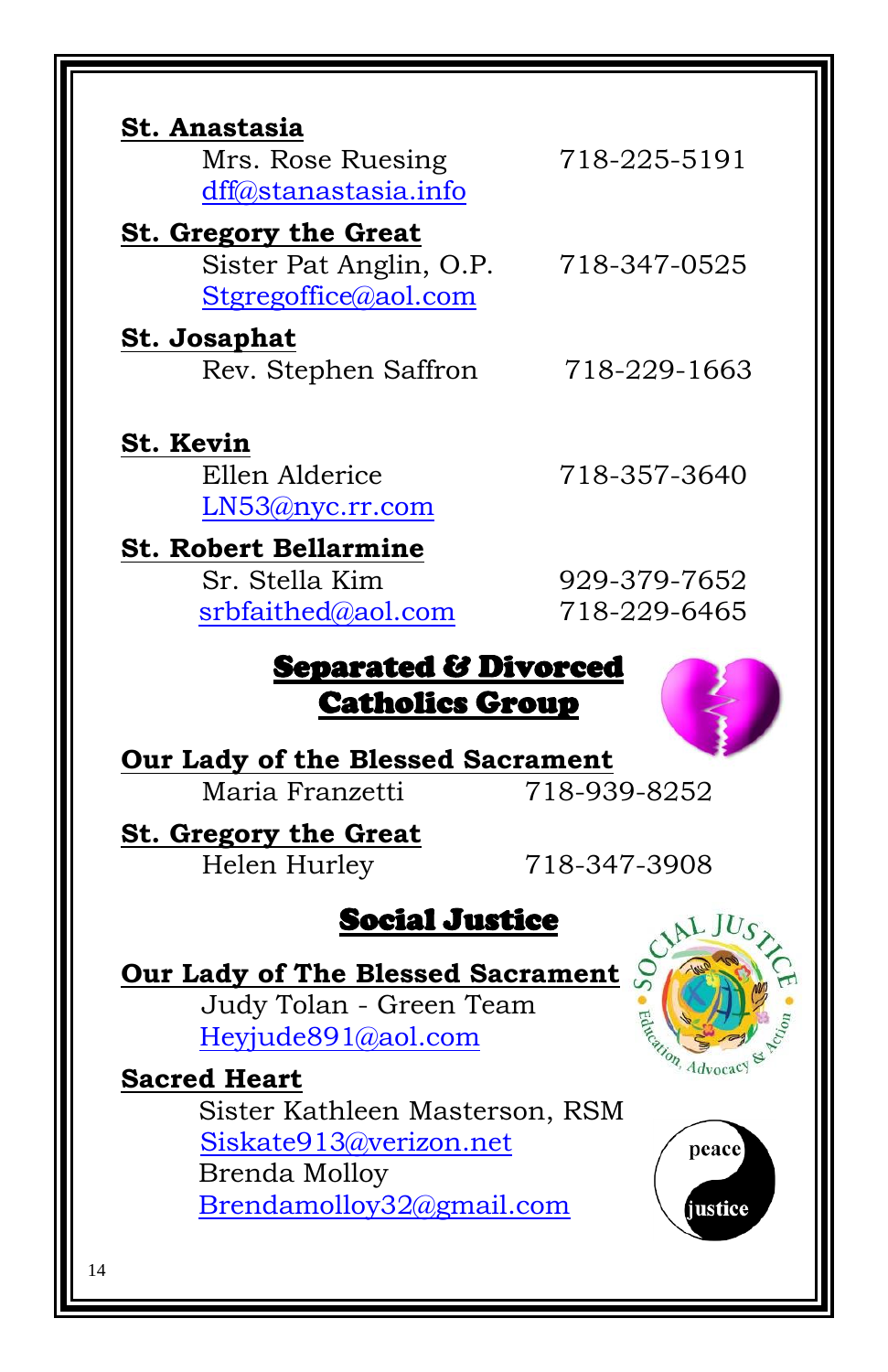| <b>American Martyrs</b><br>Berta & Orlando Hernandez | With<br>God!                       |
|------------------------------------------------------|------------------------------------|
|                                                      | 718-464-4582                       |
| americanmartyrs@aol.com                              |                                    |
| <b>Holy Family</b>                                   |                                    |
| Peter Sammarco                                       | 718-380-0106                       |
|                                                      | 917-741-2060                       |
| petersammarco@verizon.net                            |                                    |
| Our Lady of the Blessed Sacrament                    |                                    |
| Rev. Mark Matthias                                   | 718-229-5929x118                   |
| frmark@olbs-queens.org                               |                                    |
| <b>Our Lady of the Snows</b>                         |                                    |
| Lisa Warren                                          | 718-343-4917                       |
| Rev. Jeremy Canna                                    | 718-347-6070x6                     |
| church@olsnows.org                                   | <b>JESUS NEEDS YOU,</b>            |
| jwarren $10@$ nyc.rr.com                             | <b>DON'T SAY NO!</b>               |
| jeremycanna@gmail.com                                | Vocations Are Everybody's Business |
| <b>Sacred Heart</b>                                  |                                    |
| Marianne Cooney                                      | 718-229-4390                       |
| pinkmoon1110@aol.com                                 |                                    |
| St. Anastasia                                        |                                    |
| Fr. Mark Bristol                                     | 718-631-4454                       |
| info@stanastasia.info                                |                                    |
| St. Gregory the Great                                |                                    |
| Msgr. Ryan                                           | 718-347-3707                       |
| stgregoffice@aol.com<br><b>St. Josaphat</b>          |                                    |
| Anne Rafferty                                        | 718-631-7294                       |
| stjosaphats@aol.com                                  |                                    |
| St. Kevin                                            |                                    |
| Agnes Rus, AO                                        | 718-357-5317                       |
| stkevinfaithformation@gmail.com                      |                                    |
|                                                      |                                    |
| <b>St. Robert Bellarmine</b>                         |                                    |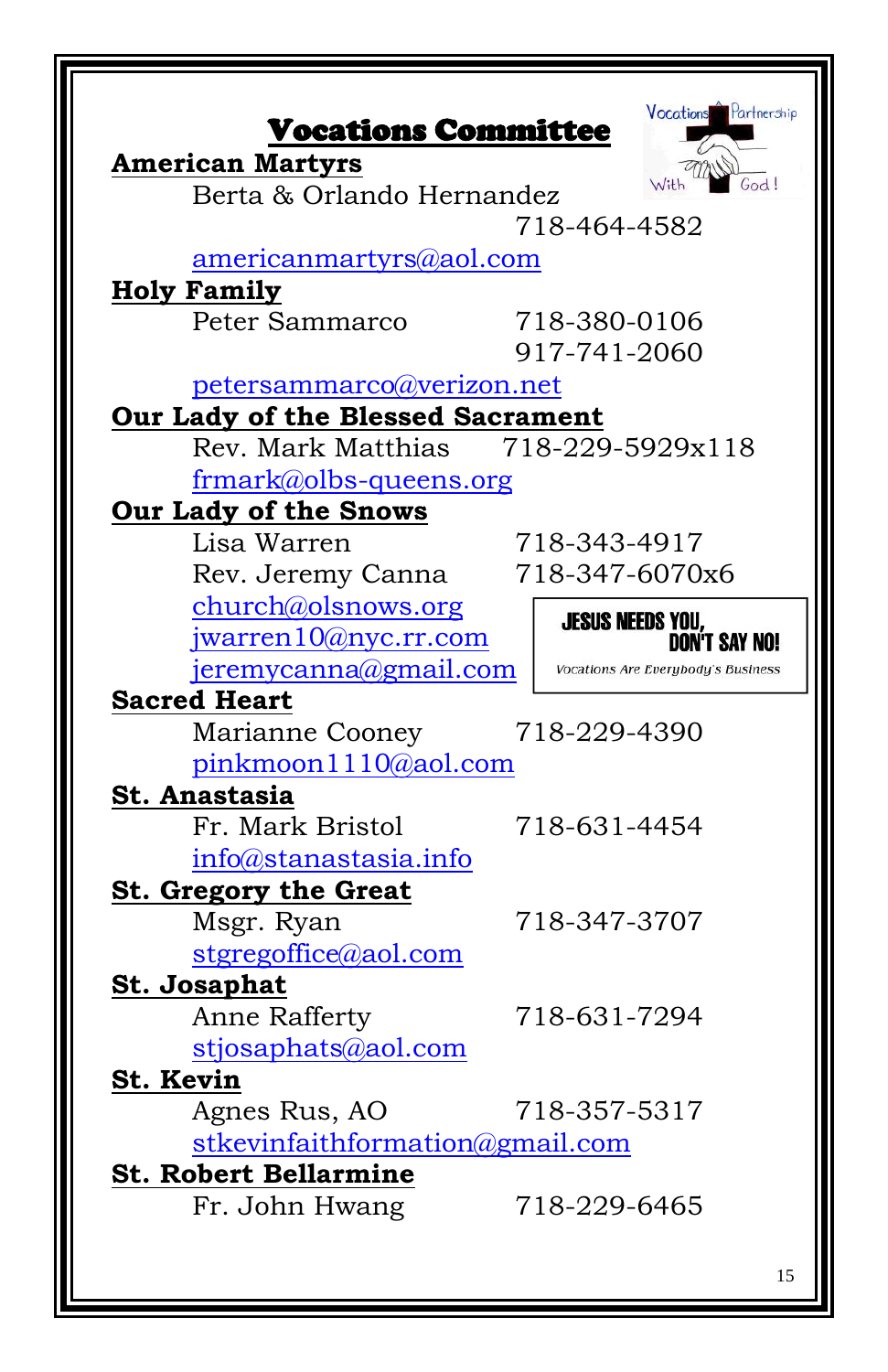# Youth Minister

# **Holy Family**

Sister Rebecca Miriam, PVMI 718-969-2448

**Our Lady of the Blessed Sacrament** Kathleen Giuliano 917-816-6391 [KAT1ROSE@aol.com](mailto:KAT1ROSE@aol.com)

# **Sacred Heart**

Brandon Morel 718-428-2200

Ext. 106

# **St. Gregory the Great**

Deacon Mickey Cutter 718-347-3707 [Stgregoffice@aol.com](mailto:Stgregoffice@aol.com)

# **St. Kevin**

Megan Rodriguez 718-357-8888



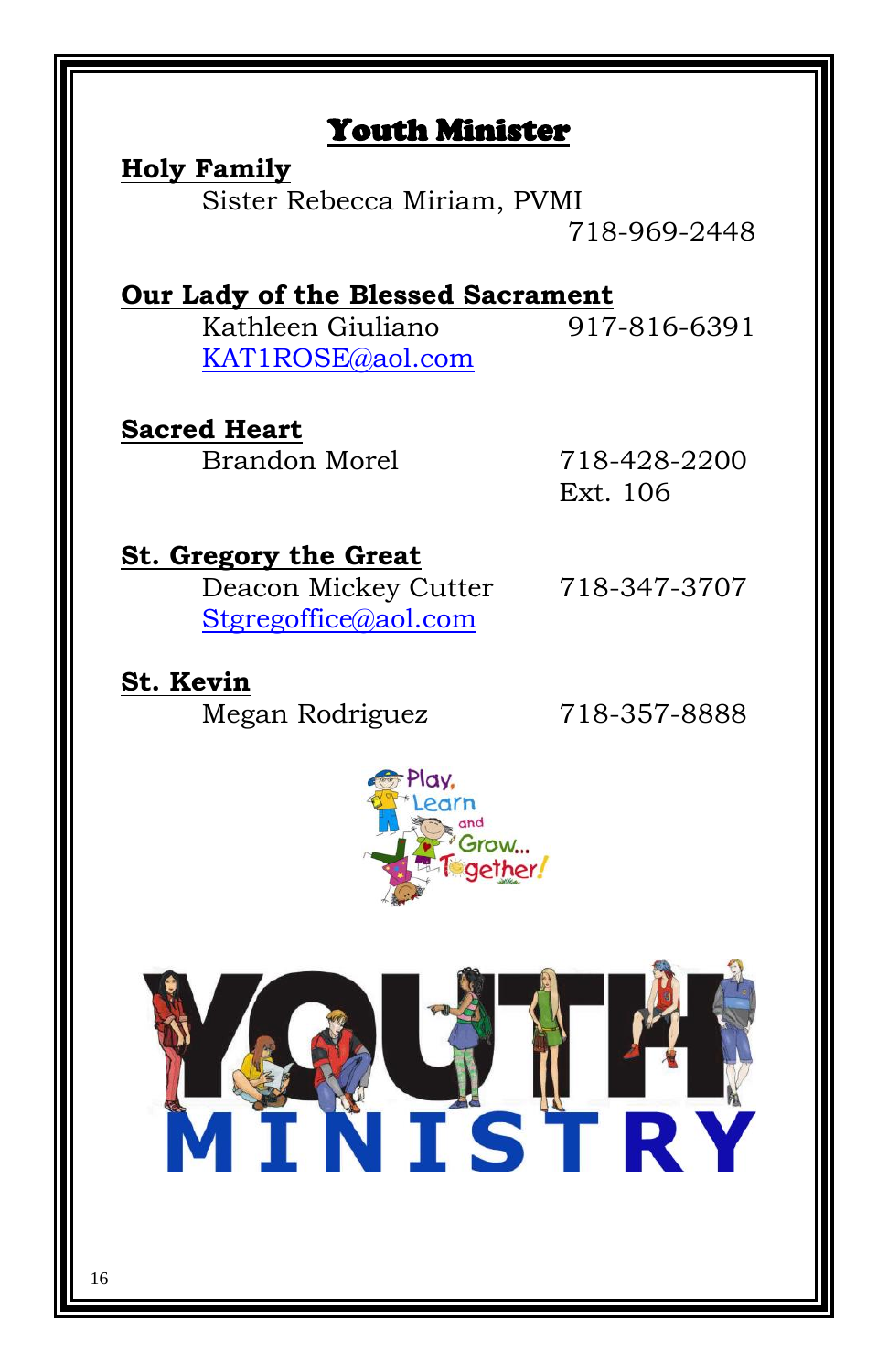# **American Martyrs**

| Saturday Vigil:   | 5:00PM                        |
|-------------------|-------------------------------|
| Sunday:           | 8:30AM, 10:30AM &<br>12:30PM  |
| Monday to Friday: | 8:30AM                        |
| Saturday:         | 8:30AM                        |
| Holy Days:        | 8:30AM, 12NOON &<br>$7.30$ PM |

# **Holy Family**

 Saturday Vigil: 5:00PM Sunday: 7:30AM, 9:00AM,

7:30PM

10:30AM, 12NOON & 5:00PM

Monday to Friday: 7:00AM & 8:30AM

Saturday: 8:30AM Eve of Holy Days: 7:30PM Holy Days: 7:00AM, 8:30AM

11:00AM & 7:30PM

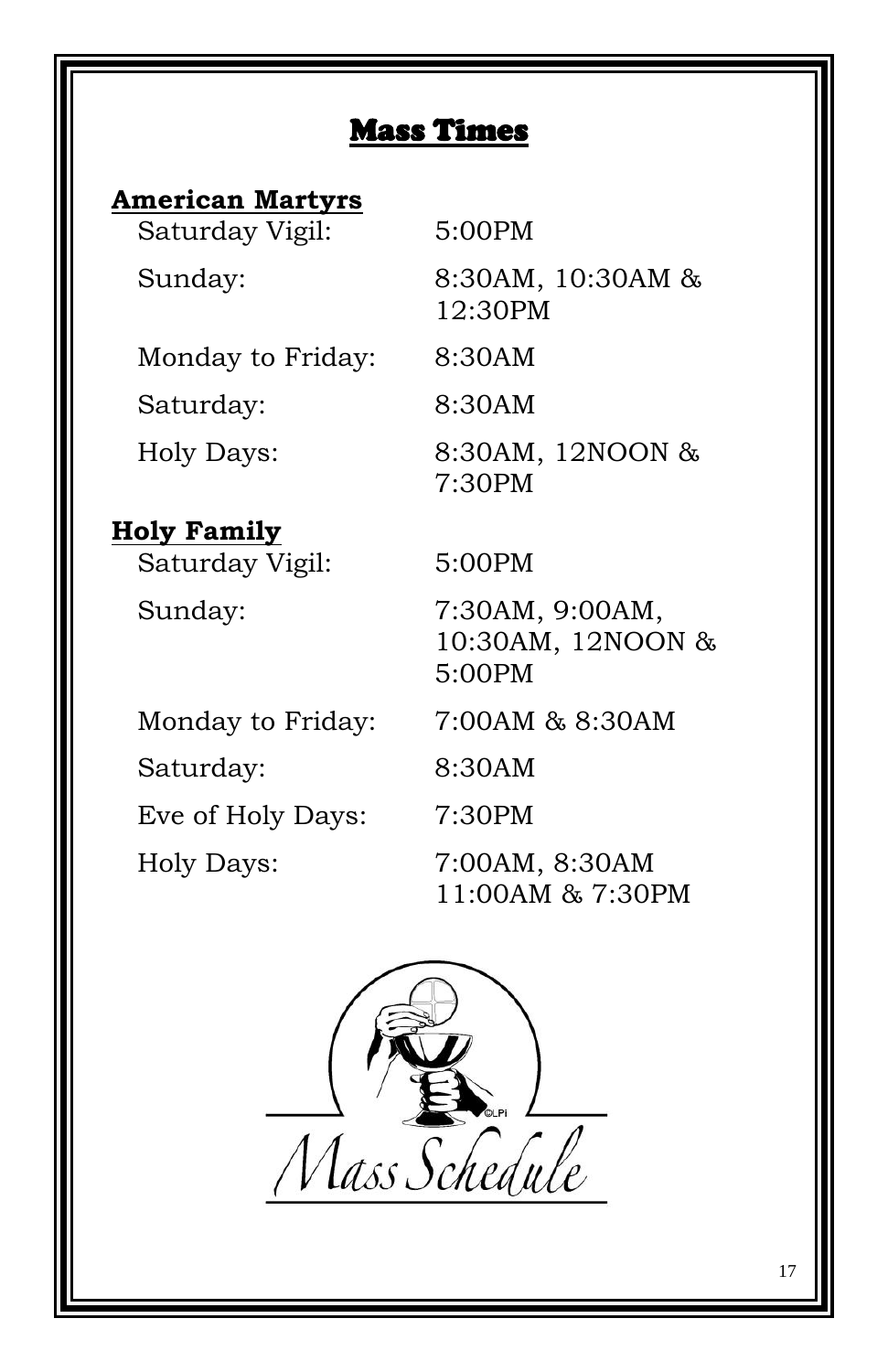# **Our Lady of the Blessed Sacrament**

| Saturday Vigil:   | 5:00PM                       |
|-------------------|------------------------------|
| Sunday:           | 8:00AM, 10:00AM<br>& 12:00PM |
| Monday to Friday: | 7:00AM & 9:00AM              |
| Saturday:         | 9:00AM                       |
| Civil Holidays:   | 9:00AM only                  |
| <b>Holy Days:</b> | See Bulletin                 |

# **Our Lady of the Snows**

| Saturday Vigil:   | 5:00PM                                                        |
|-------------------|---------------------------------------------------------------|
| Sunday:           | 8:00AM, 9:30AM,<br>11:00AM & 12:30PM<br>5:30PM (In Malayalam) |
| Monday to Friday: | 9:00AM & 12NOON                                               |
| Saturday:         | 9:00AM                                                        |
| Civil Holidays:   | 9:00AM only                                                   |
| Holy Days:        | 9:00AM, 12Noon, 7:30PM                                        |

# **Sacred Heart**

| Saturday Vigil:            | 5:00PM                      |
|----------------------------|-----------------------------|
| Sunday:                    | 9:30AM, 11:30AM &<br>5:00PM |
| Monday to Saturday: 9:00AM |                             |
| Eve of Holy Days:          | 7:30PM                      |
| Holy Days:                 | $9:00AM$ & $7:30PM$         |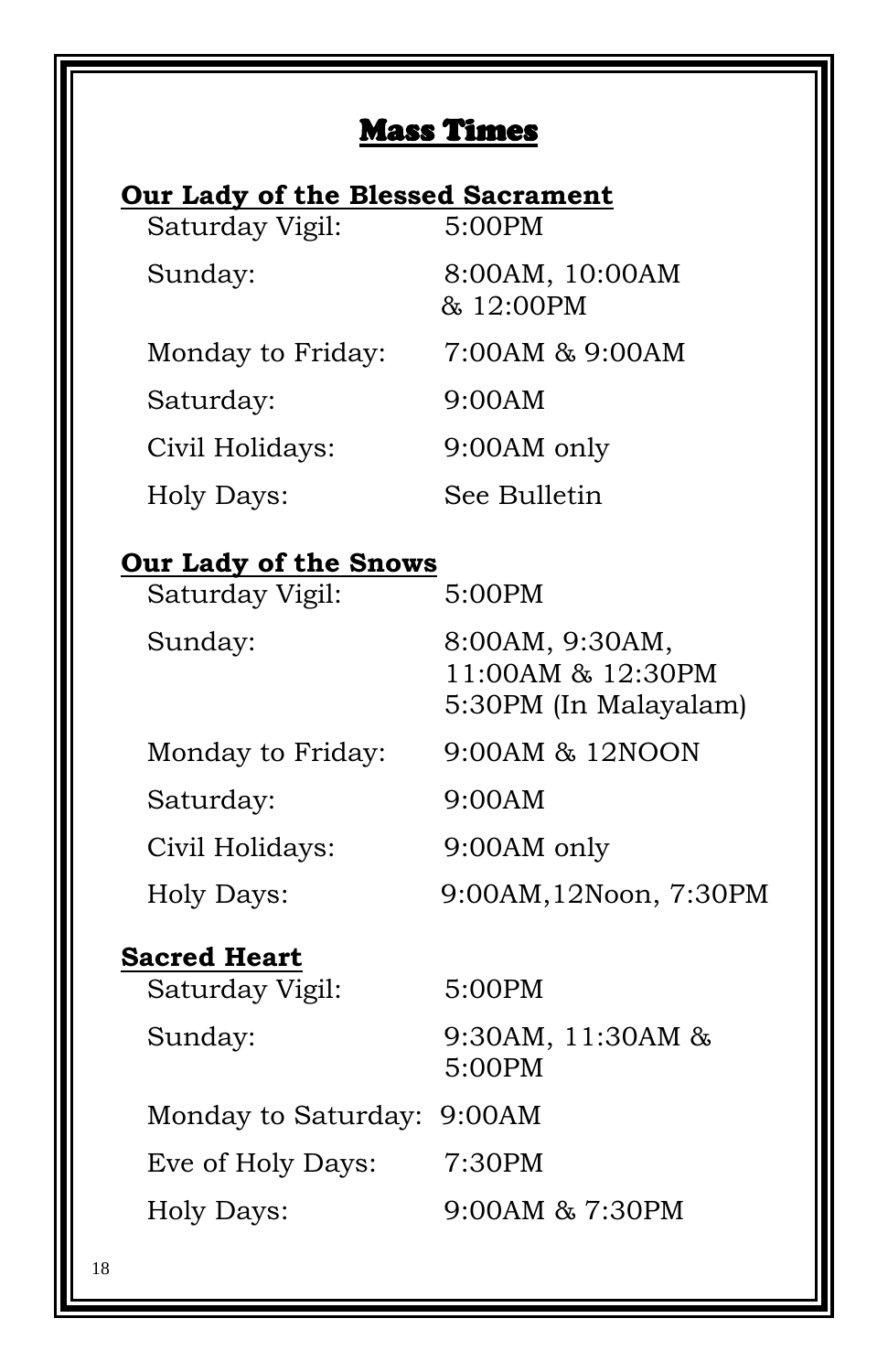**St. Anastasia** Saturday Vigil: 5:00PM

 Sunday: 8:00AM, 10:00AM, 12NOON & 5:00PM

Monday to Saturday: 8:30AM

Holy Days: See Bulletin



**St. Gregory the Great**

Saturday Vigil: 5:00PM

 Sunday: 8:00AM, 9:15AM, 11:00AM, 12:30PM, 5:15PM

 Monday 9:00AM & 7:00PM Tuesday to Friday: 7:00AM & 9:00AM Saturday: 9:00AM Eve of Holy Days: 7:30PM

 Holy Days: 7:00AM, 9:00AM & 12NOON

#### **St. Josaphat**

Saturday Vigil:  $7:00PM$ 

 Sunday: 8:00AM (Polish) 9:30AM-Extra-ordinary Form-Latin 12NOON

Monday to Saturday: 8:00AM

 Holy Days: 8:00AM & 10:00AM 7:30PM Extra-ordinary Form Latin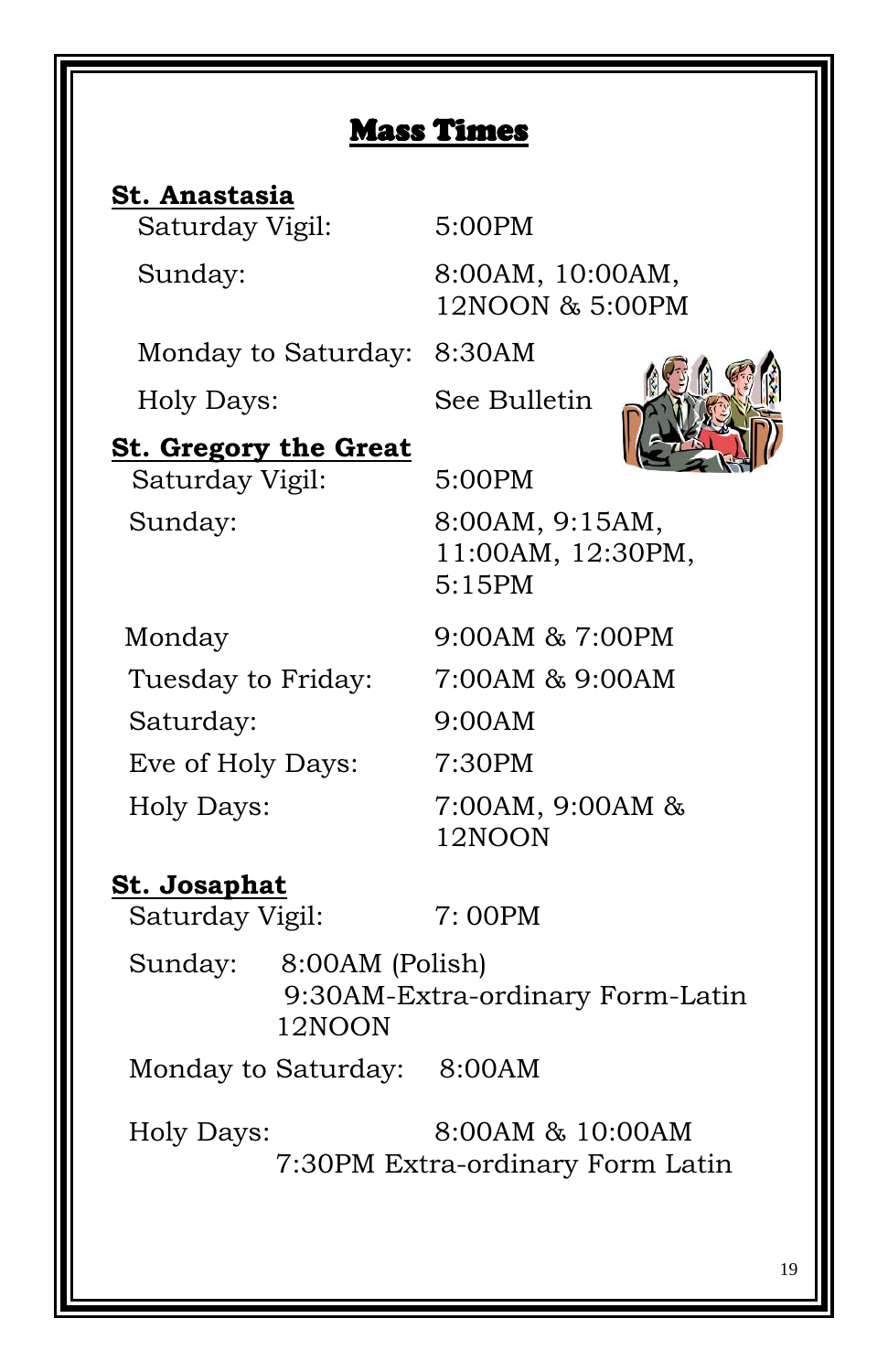| St. Kevin                  |                             |
|----------------------------|-----------------------------|
| Saturday Vigil:            | $5:00$ PM                   |
| Sunday:                    | 8:00AM, 10:00AM &<br>12NOON |
| Monday to Saturday: 9:00AM |                             |
| Holy Days:                 | See Bulletin                |

# **St. Robert Bellarmine**

| Saturday Vigil:   | 5:00PM & 8:45PM(Korean)                     |
|-------------------|---------------------------------------------|
| Sunday:           | 8:00AM, 9:15AM(Korean)<br>11:00AM & 12:30PM |
| Monday to Friday: | 7:00AM & 9:00AM                             |
| Saturday:         | 9:00AM                                      |
| Holy Days:        | See Bulletin                                |

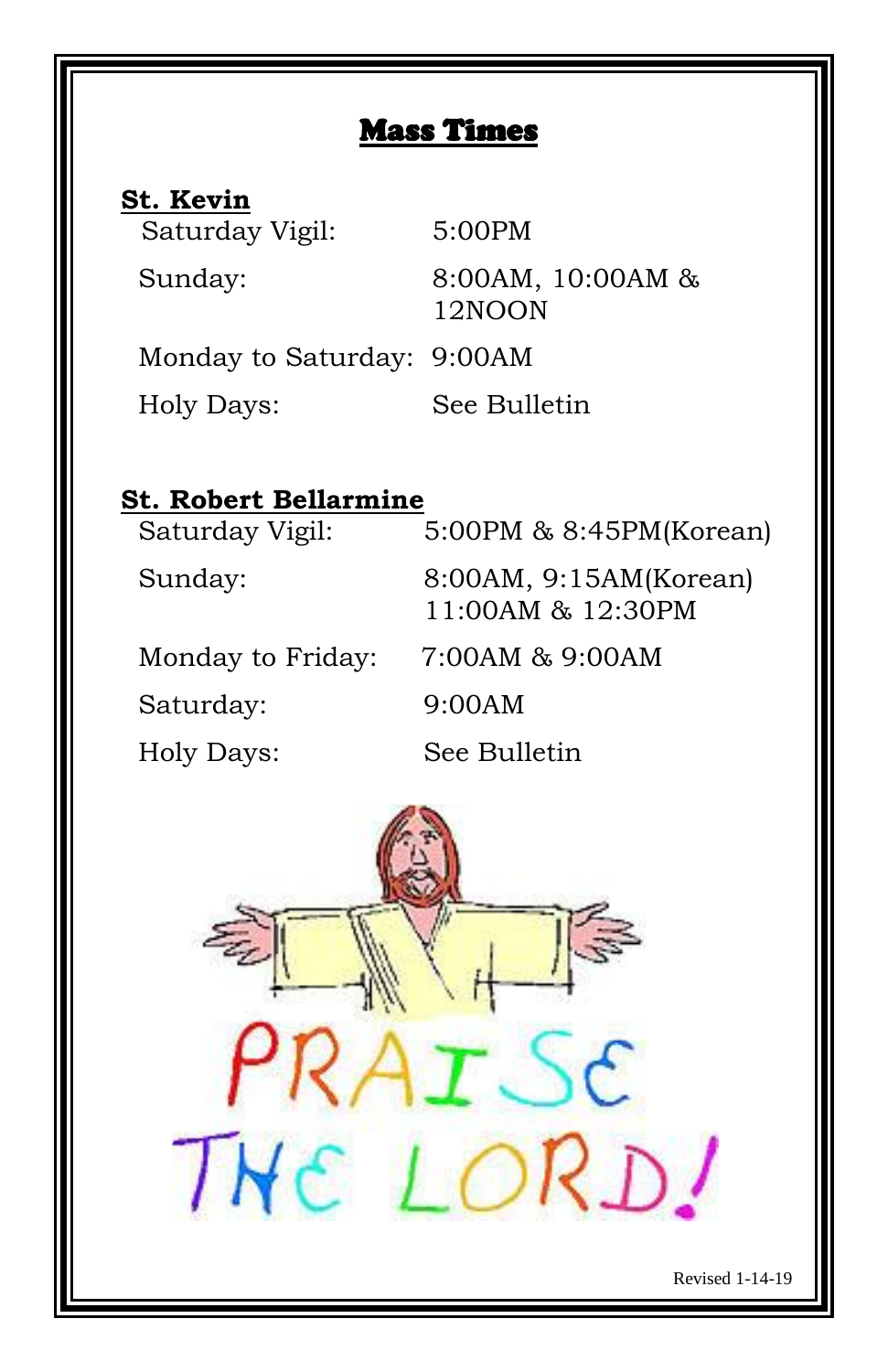| <b>Music Minister/Organist</b><br><b>American Martyrs</b> |              |
|-----------------------------------------------------------|--------------|
| Patrick White                                             | 718-464-4582 |
| Krusty232@aol.com                                         |              |
| <b>Holy Family</b>                                        |              |
| James Millen                                              | 718-969-2448 |
| holyfamilyflushing@gmail.com                              |              |
| Our Lady of the Blessed Sacrament                         |              |
| Michael Martinka                                          | 718-229-5929 |
| mmartinka86@earthlink.net                                 |              |
| Our Lady of the Snows                                     |              |
| Lisa Kelly                                                | 718-347-6070 |
| lmkharp@hotmail.com                                       |              |
| <b>Sacred Heart</b>                                       |              |
| Vivian Wohlfarth                                          | 718-343-3789 |
| St. Anastasia                                             |              |
| Stephanie Larkin                                          | 718-755-4135 |
| knslarkin@gmail.com                                       |              |
| <b>St. Gregory the Great</b>                              |              |
| <b>Bart Haggerty</b>                                      | 718-347-3707 |
| Stgregoffice@aol.com                                      |              |
| <b>St. Josaphat</b>                                       |              |
| Tom Sexton<br>stjosaphats@aol.com                         | 718-229-1663 |
|                                                           |              |
| St. Kevin<br>Thomas Sexton 718-357-8888 ext. 122          |              |
| tsexton711@yahoo.com or                                   |              |
| stkevinsorganist@yahoo.com                                |              |
| <b>St. Robert Bellarmine</b>                              |              |
| Catherine Kim                                             | 917-346-0661 |
| Katcmajik@gmail.com                                       |              |
|                                                           | 9            |
|                                                           |              |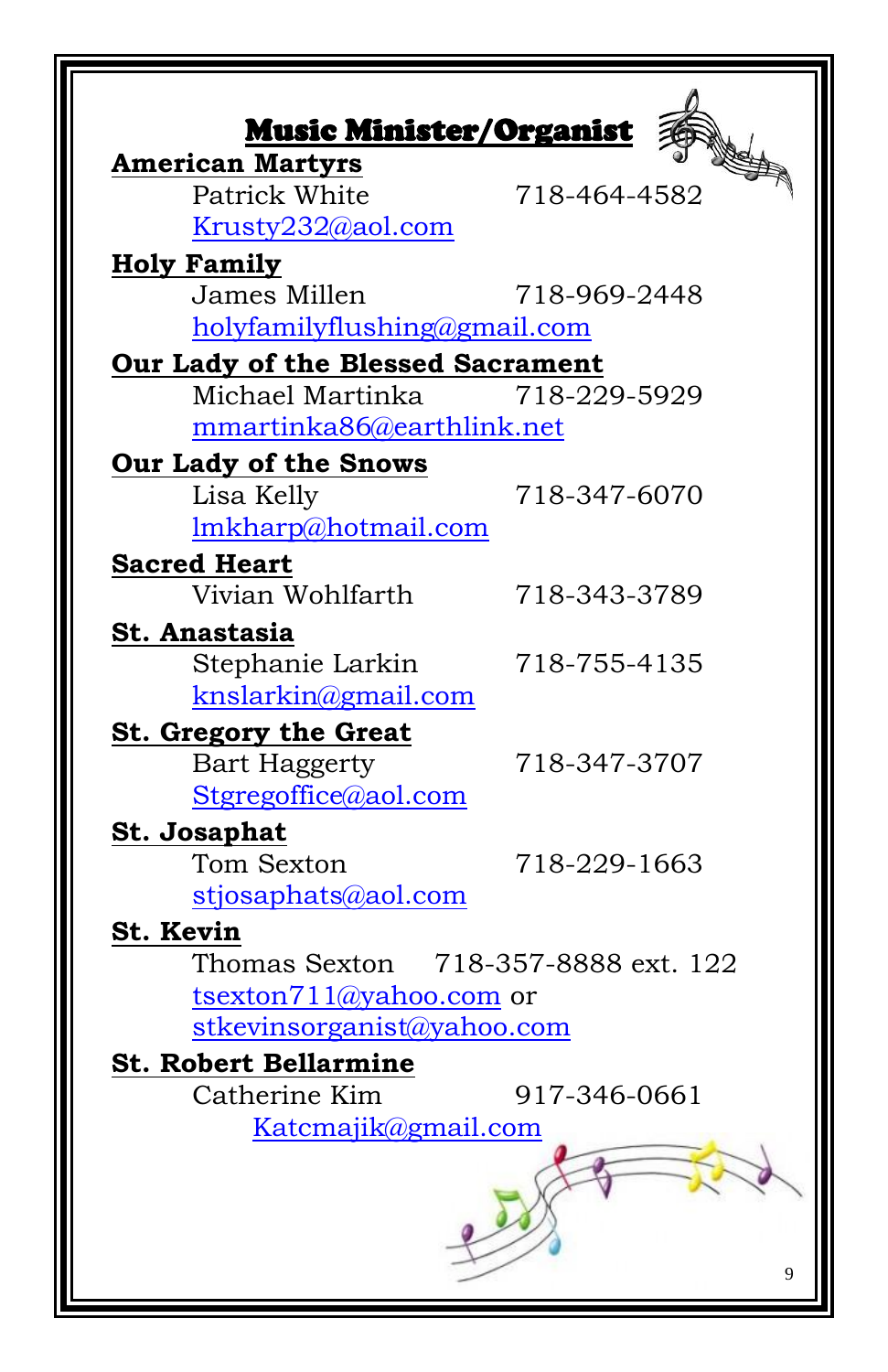# Outreach/St. Vincent de Paul

#### **American Martyrs**

Steven Day 718-464-4582 [amsvdp1@nyc.rr.com](mailto:amsvdp1@nyc.rr.com)

#### **Holy Family**

Sister Mylene Rosemarie718-969-2448 [holyfamilyflushing@gmail.com](mailto:holyfamilyflushing@gmail.com)

## **Our Lady of the Snows**

Doreen Walz 718-347-6229 [hcc@olsnows.org](mailto:hcc@olsnows.org)

# **Sacred Heart**

Tom Cronin 718-423-8261 [cronint@hotmail.com](mailto:cronint@hotmail.com)

## **St. Anastasia**

Debbie Lawson 347-481-5477 [debra@3lawson.com](mailto:debra@3lawson.com)

#### **St. Robert Bellarmine**

Eileen Murray 718-224-1865 Patricia Lee 718-224-8252



Parish Advocate for Persons with Disabilities

**American Martyrs**

Ed Pearce 718-464-4582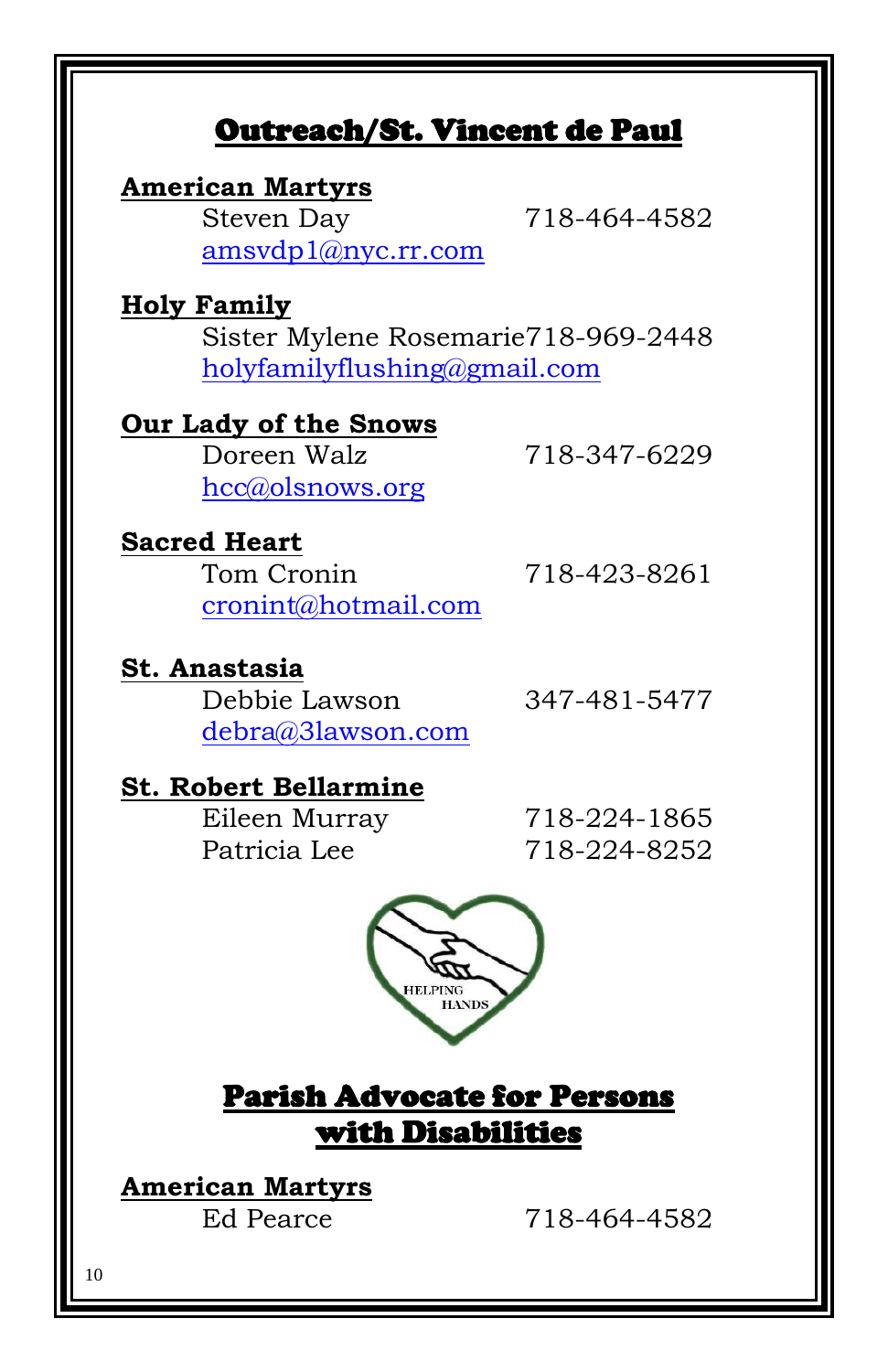| Our Lady of the Blessed Sacrament                                                                 |
|---------------------------------------------------------------------------------------------------|
| 718-352-0210                                                                                      |
| 718-343-1944                                                                                      |
| Deacon John DeBiase 347-287-5323                                                                  |
| 718-357-3928                                                                                      |
| Noel & Ceres Foronda 718-229-6465                                                                 |
| <b>Parish Pastoral Council</b><br>Margaret MacPherson 718-217-0364<br>firstimpressions@nyc.rr.com |
| holyfamilyflushing@gmail.com                                                                      |
| <b>Our Lady of the Blessed Sacrament</b><br>718-631-0987                                          |
| 718-343-4009                                                                                      |
| 646-824-2437<br>pinkmoon1110@aol.com                                                              |
| 718-428-5566<br>11                                                                                |
|                                                                                                   |